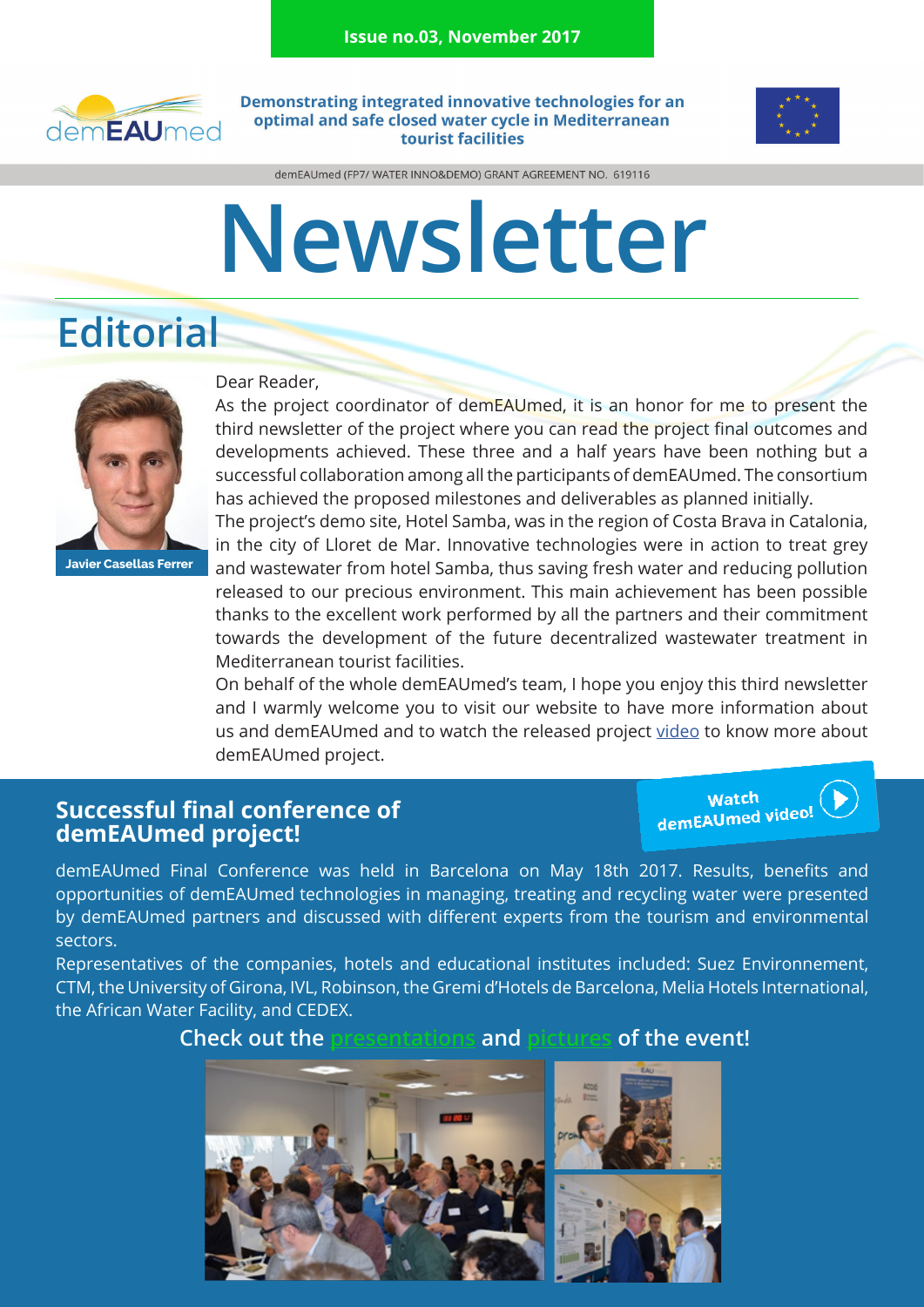#### **demEAUmed: successful application of eight innovative technologies**



**Gianluigi Buttiglieri, demEAUmed scientific manager**

Gianluigi Buttiglieri, scientific manager of demEAUmed project, explains that a broad variety of technologies were tested during demEAUmed demonstration stage. They were successfully integrated and the synergies among them as well as their feasibility as combined treatments were evaluated.

Results obtained for the primary treatment technologies in the greywater line (i.e. SmartAir MBR, vertECO, SPEF) were above expectations in output water quality and continuous operation robustness, also for the micropollutants. The integration of Plimmer technology provided a high cost-effective alternative for further treating greywater streams which potential reuse would require low conductivity

values. For wastewater line treatment approach for Hotel Samba facilities, it was designed to establish three possible trains of technologies, conformed by two common units (i.e. ECEF, SmartAir MBR) and three possible tertiary units based on radically different treatment approaches. ECEF and SmartAir MBR successfully complied with these requirements in a very stable and accurate way, maintaining very low maintenance requirements. The three tertiary treatment alternatives considered (electroozonation, 172nm UV and Plimmer) successfully ran their tests, obtaining major outcomes regarding their capabilities of providing diverse water qualities for reuse, accomplishing some very promising results to that extent. [Read the full](http://www.demeaumed.eu/index.php/diss/news/78-demeaumed-successful-application-of-eight-innovative-technologies) [results of the application of the eight technologies](http://www.demeaumed.eu/index.php/diss/news/78-demeaumed-successful-application-of-eight-innovative-technologies) [on demEAUmed website.](http://www.demeaumed.eu/index.php/diss/news/78-demeaumed-successful-application-of-eight-innovative-technologies) 

#### **demEAUmed policy brief: Water reuse legislations in the Mediterranean tourist facilities and possible recommendations**

The tourism sector is highly dependent on water resources. The facilities offered, such as spas and wellness areas, aquatic centres, golf courses, swimming pools and green areas irrigation, are highly water intensive and mainly fresh water consuming. Therefore, the development of a closed water cycle in this highly water-intensive economic sector is needed.

related to all possible water uses in tourism facilities at European, national and international levels has been carried out by demEAUmed project. Furthermore, the existing barriers of wastewater and greywater reuse detected during the demEAUmed project were identified and the consortium has given some improvement measures as recommendations which are explained briefly in the table below:

|                      | <b>Barrier</b>                                                                                                              | <b>Improvement measures</b>                                                                                                                                                      |
|----------------------|-----------------------------------------------------------------------------------------------------------------------------|----------------------------------------------------------------------------------------------------------------------------------------------------------------------------------|
| <b>Social</b>        | Low public/governmental awareness<br>and acceptance on water reuse                                                          | Awareness campaigns to explain environmental and<br>economic benefits of water reuse practices<br>Involvement of all the stakeholders at early stages of<br>water reuse projects |
|                      | Consumer's lack of confidence in the<br>health and environmental safety                                                     | Public information programmes about water security of<br>urban water cycle management                                                                                            |
| <b>Economic</b>      | Water reuse economic viability                                                                                              | Design of specific water pricing policies                                                                                                                                        |
|                      |                                                                                                                             | Provision of adequate incentives (administrative,<br>institutional and financing) to develop water reuse<br>projects                                                             |
| <b>Technological</b> | Low efficiency, reliability or knowledge<br>of water reclamation treatment<br>processes                                     | Implement small-scale decentralized water reclamation<br>treatment processes/plants                                                                                              |
|                      |                                                                                                                             | Promote funding programmes for water reuse<br>technology development                                                                                                             |
| <b>Policy</b>        | Lack of harmonization of water reuse<br>legislation at European level                                                       | Develop harmonized and adequate water reuse<br>standards at the European level, including the<br>establishment of water quality parameters to be<br>monitored and limit values   |
|                      | Disregards local conditions and<br>feasibility conditions with respect to<br>the implementation of water reuse<br>standards | Develop a flexible, legally-binding framework on water<br>reuse at the European level                                                                                            |

An analysis of existing water quality regulations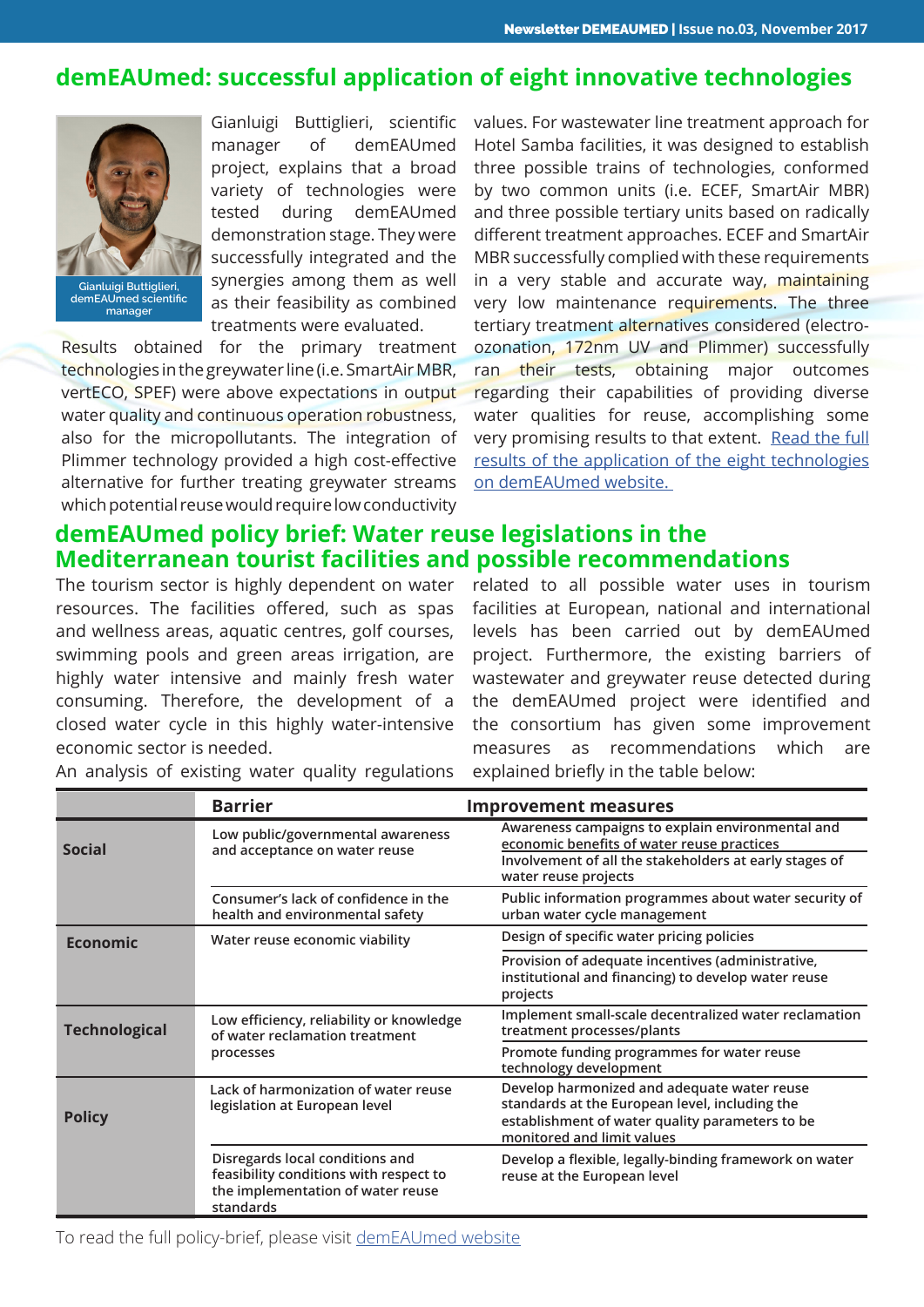#### **Sustainability assessment of demEAUmed solution**

An integrated assessment including the environmental and socio-economic impacts of the innovative technological solution developed in demEAUmed project has been undertaken by consortium under the leadership of the Sustainability Division of LEITAT.



### **DemEAUmed technologies**

The assessment analyses demEAUmed technologies in terms of environmental impacts (e.g. carbon footprint, water scarcity, energy demand, pollutant removal eco-efficiency) in order to provide environmental improvement measures and indications of their applicability in real case scenarios as well as the cost. Two different water cycles have been studied: greywater line and wastewater line (combining greywater with blackwater from the toilets and kitchen water). In addition, social impacts and the perception of demEAUmed project on society have been assessed.

In general, the highest environmental impacts of demEAUmed technologies are related to energy consumption as well as the use of some materials in the construction (e.g. stainless steel) or the maintenance tasks implied (e.g. change of electrodes or other components). In this sense, the project has analysed the potential environmental savings that could bring the use of alternative materials, the lifespan extension of some components or the consumption of renewable energy sources.

To read the detailed results on the environmental and cost assessment of the technologies as well as the social assessment based on a survey of Samba hotel clients, please check [demEAUmed website.](http://www.demeaumed.eu/index.php/diss/news/77-sustainability-assessment-of-demeaumed-solution)